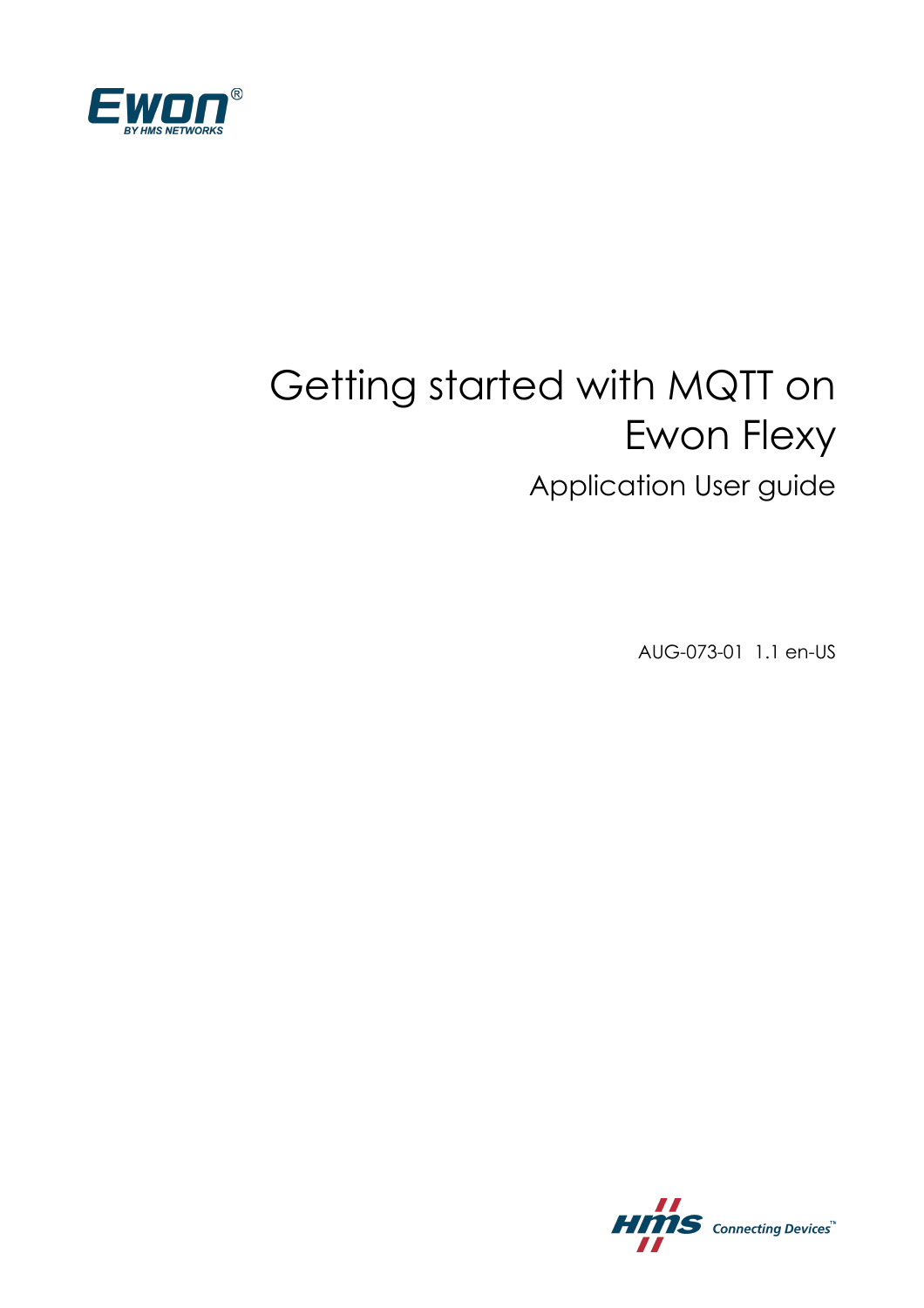### **Important User Information**

#### **Disclaimer**

The information in this document is for informational purposes only. Please inform HMS Industrial Networks of any inaccuracies or omissions found in this document. HMS Industrial Networks disclaims any responsibility or liability for any errors that may appear in this document.

 $\_$  , and the set of the set of the set of the set of the set of the set of the set of the set of the set of the set of the set of the set of the set of the set of the set of the set of the set of the set of the set of th

HMS Industrial Networks reserves the right to modify its products in line with its policy of continuous product development. The information in this document shall therefore not be construed as a commitment on the part of HMS Industrial Networks and is subject to change without notice. HMS Industrial Networks makes no commitment to update or keep current the information in this document.

The data, examples and illustrations found in this document are included for illustrative purposes and are only intended to help improve understanding of the functionality and handling of the product. In view of the wide range of possible applications of the product, and because of the many variables and requirements associated with any particular implementation, HMS Industrial Networks cannot assume responsibility or liability for actual use based on the data, examples or illustrations included in this document nor for any damages incurred during installation of the product. Those responsible for the use of the product must acquire sufficient knowledge in order to ensure that the product is used correctly in their specific application and that the application meets all performance and safety requirements including any applicable laws, regulations, codes and standards. Further, HMS Industrial Networks will under no circumstances assume liability or responsibility for any problems that may arise as a result from the use of undocumented features or functional side effects found outside the documented scope of the product. The effects caused by any direct or indirect use of such aspects of the product are undefined and may include e.g. Compatibility issues and stability issues.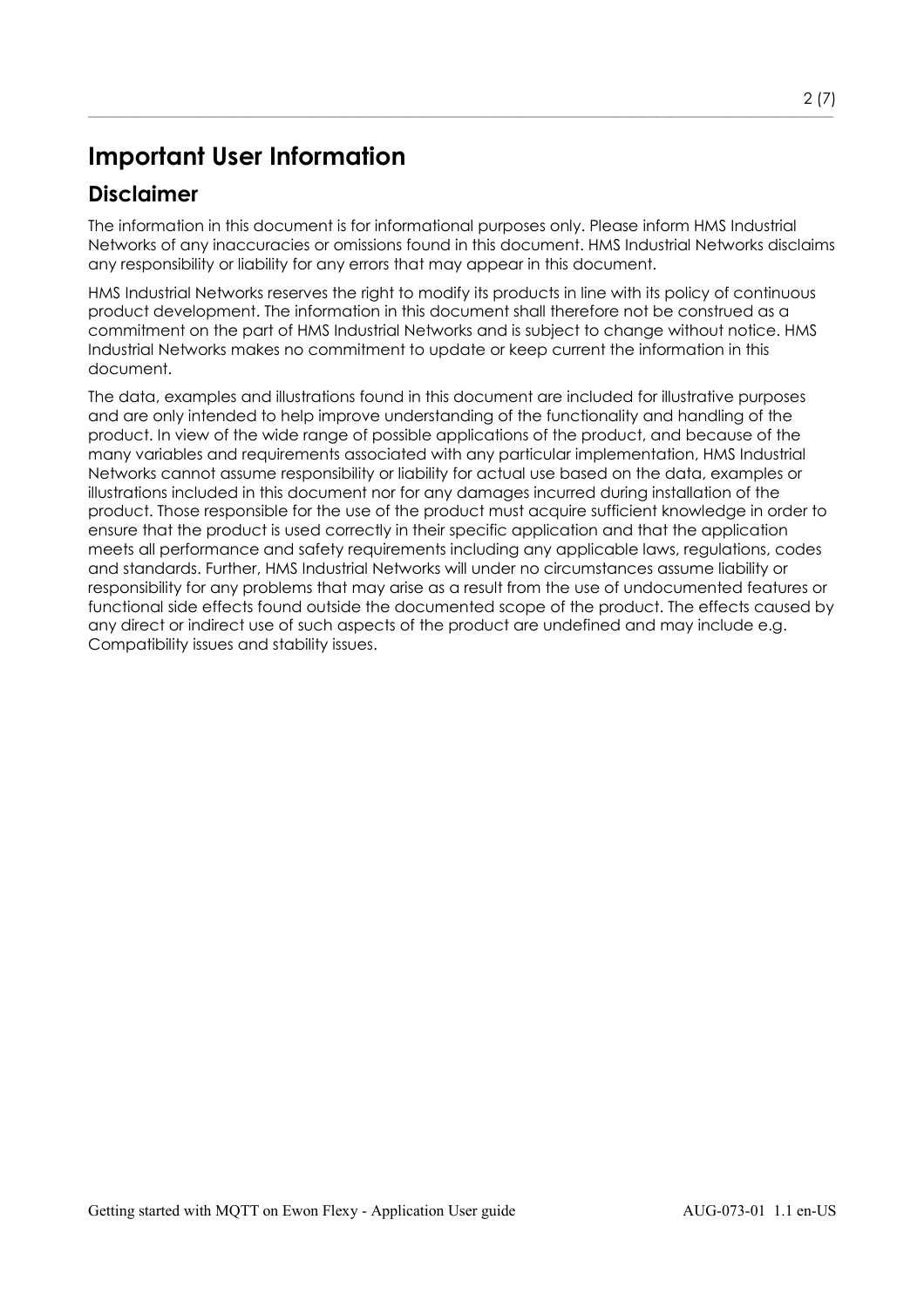# **Table of Contents**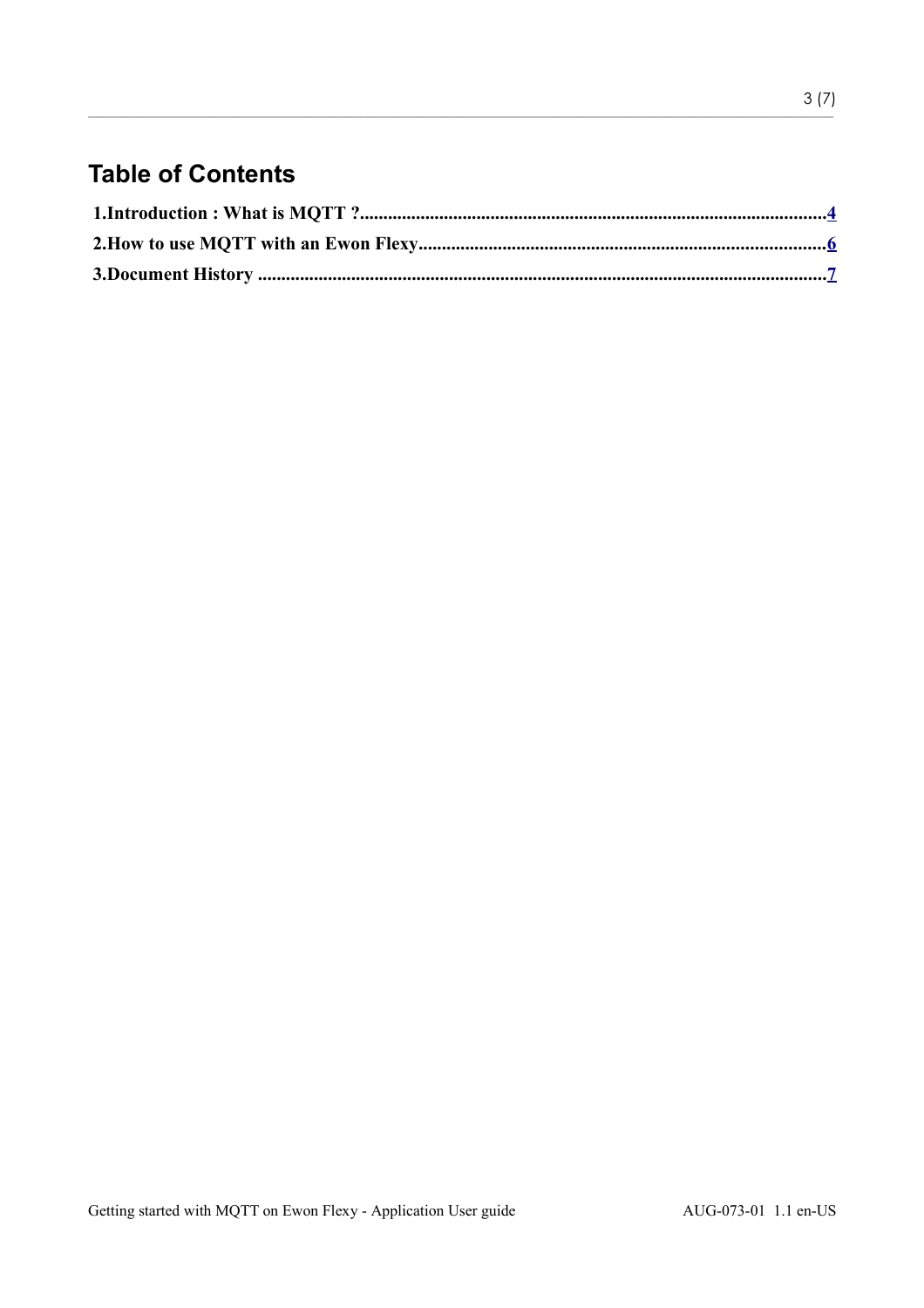#### <span id="page-3-0"></span> **1. Introduction : What is MQTT ?**

MQTT stands for **M**essage **Q**ueue **T**ransport **P**rotocol.

MQTT is a lightweight communication protocol based on TCP/IP used by IOT platforms to receive or send messages from smart devices like meters, sensors,...

When using MQTT, the network topology is composed of multiple clients connected to a single server, which is called the "**Broker**".

The connection is always initiated by the client to the broker using the port 1883 (non-encrypted) or 8883 (encrypted). This allows the use of simple internet connections with no specific settings on the client side.

The broker is usually publicly accessible on Internet and acts as a communication bridge between the different clients. Its main goal is to bufferize the messages sent by the clients and forward them to one or multiple clients.



For each message generated by the client, the subject of the message must be defined. This subject is called "**topic**". For each topic used, a queue is created in the broker. Each client can then **publish** messages to the topic's queues but also **subscribe** to messages of specific topics. Usually, the format used for the topic is similar to an URI (Ex : /belgium/topic1). The clients which subscribe to one or multiple topics will receive all messages published to these topics by other clients.

Regarding the content of the messages, the MQTT standard does not specify anything. It is up to the clients and the broker to agree on a message content format. It can be CSV, JSON, XML, binary...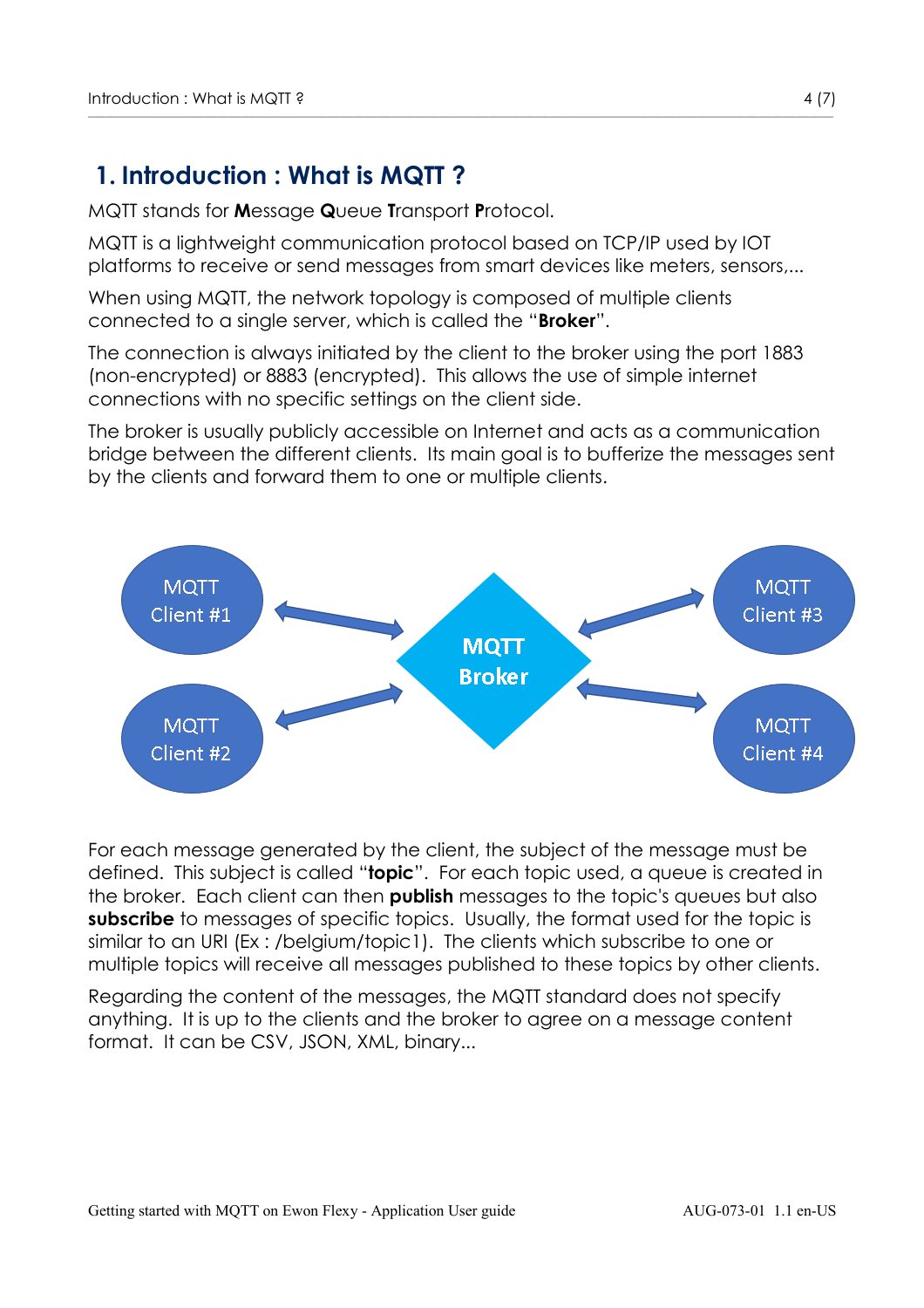#### **Example :**

1. The MQTT client #3 and #4 sends a subscription message to the broker to subscribe to the topic "/nivelles/temperature".



2. The MQTT Client #1 publishes then a message "{temperature: 21,3}" to the same topic "/nivelles/temperature". The client #3 and #4 will therefore receive the message generated by the client #1.

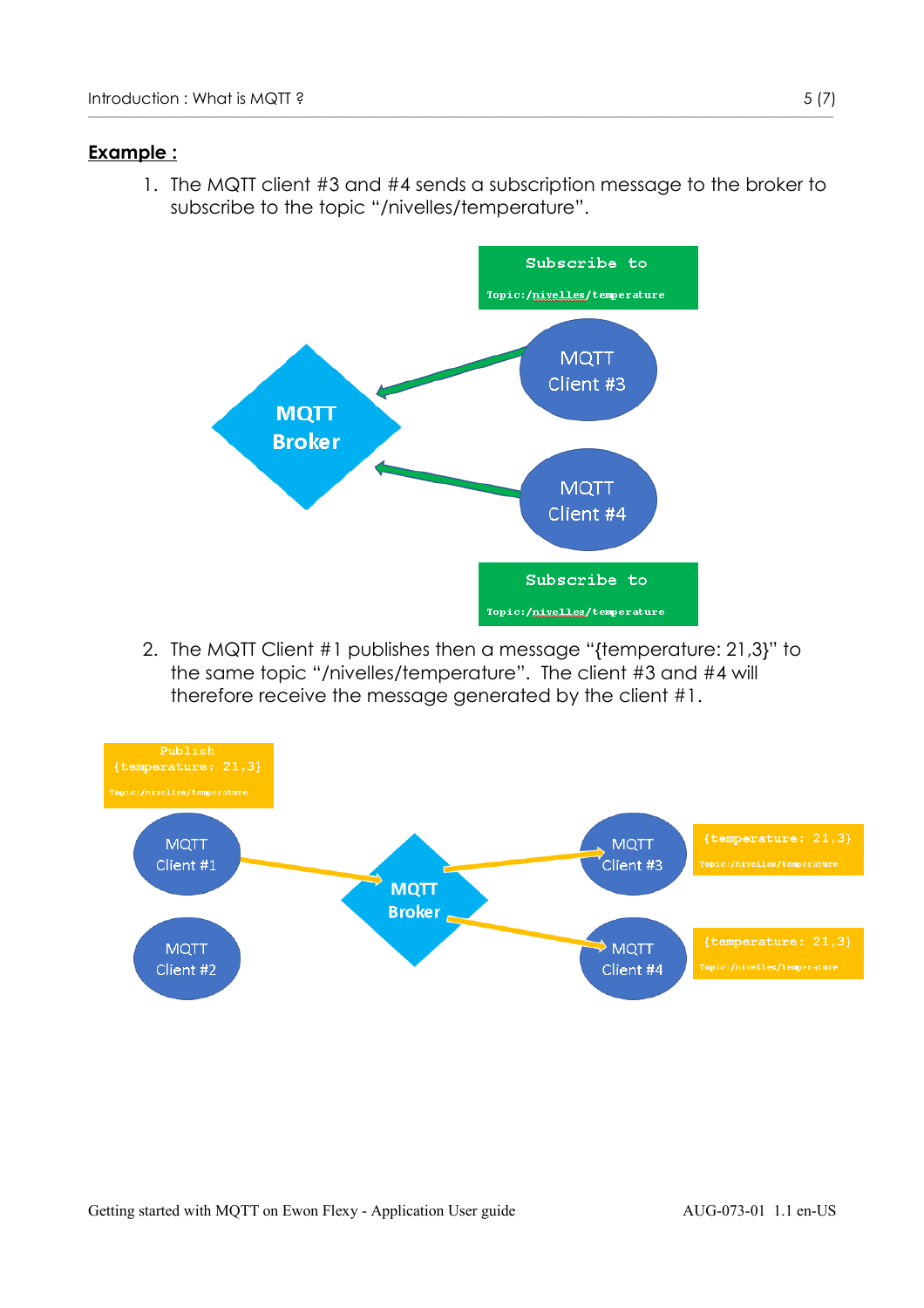## <span id="page-5-0"></span> **2. How to use MQTT with an Ewon Flexy**

The Ewon Flexy can act as a MQTT Client.

To be able to connect the Ewon Flexy to any MQTT broker, the Ewon device exposes several **BASIC** and **JAVA** functions that allow you to **program** your own MQTT communication.

 $\_$  , and the set of the set of the set of the set of the set of the set of the set of the set of the set of the set of the set of the set of the set of the set of the set of the set of the set of the set of the set of th

```
Init Section
SETSYS INF, "LOAD"
SerNum$ = GETSYS INF, "SERNUM"
MQTT "OPEN", SerNum$, "ewonsupport.biz"
MQTT "SETPARAM", "PORT", "1883"
MOTT "SUBSCRIBE", "/cmd/flexv", 2
MQTT "CONNECT"
TSET 1,5
ONTIMER 1, "GOTO T1"
ONMOTT "GOTO MGttRx"
END
T1+
ConnStatus% = MOTT "STATUS"
IF ConnStatus% = 5 THEN
  MQTT "PUBLISH", "/topic/flexy", "Hello From Flexy " + SerNum$, 0,0
  PRINT "Message p" bli hed to the MOTT broken
```
You then have the possibility to easily compute your own messages with live Tag values, use your own topics and send the messages to any IOT platforms that features an MQTT broker.

The topic and the message format is often specified by the IOT platform.

You can find all details about the BASIC functions in the [Programming Reference](https://resources.ewon.biz/en/doc/support/rg-0006-01-programming-reference-guide)  [Guide](https://resources.ewon.biz/en/doc/support/rg-0006-01-programming-reference-guide) (Keyword MQTT).

If you want to get started, please visit our techforum : [https://techforum.ewon.biz](https://techforum.ewon.biz/) If you wish to start using BASIC, go to<https://techforum.ewon.biz/thread-473.html> If you wish to start using JAVA, go to<https://techforum.ewon.biz/thread-586.html> If you want to connect well-known IOT platforms such as AWS IOT or Azure IOT Hub, please refer to our <u>IOT solution section</u> on the developer web site.